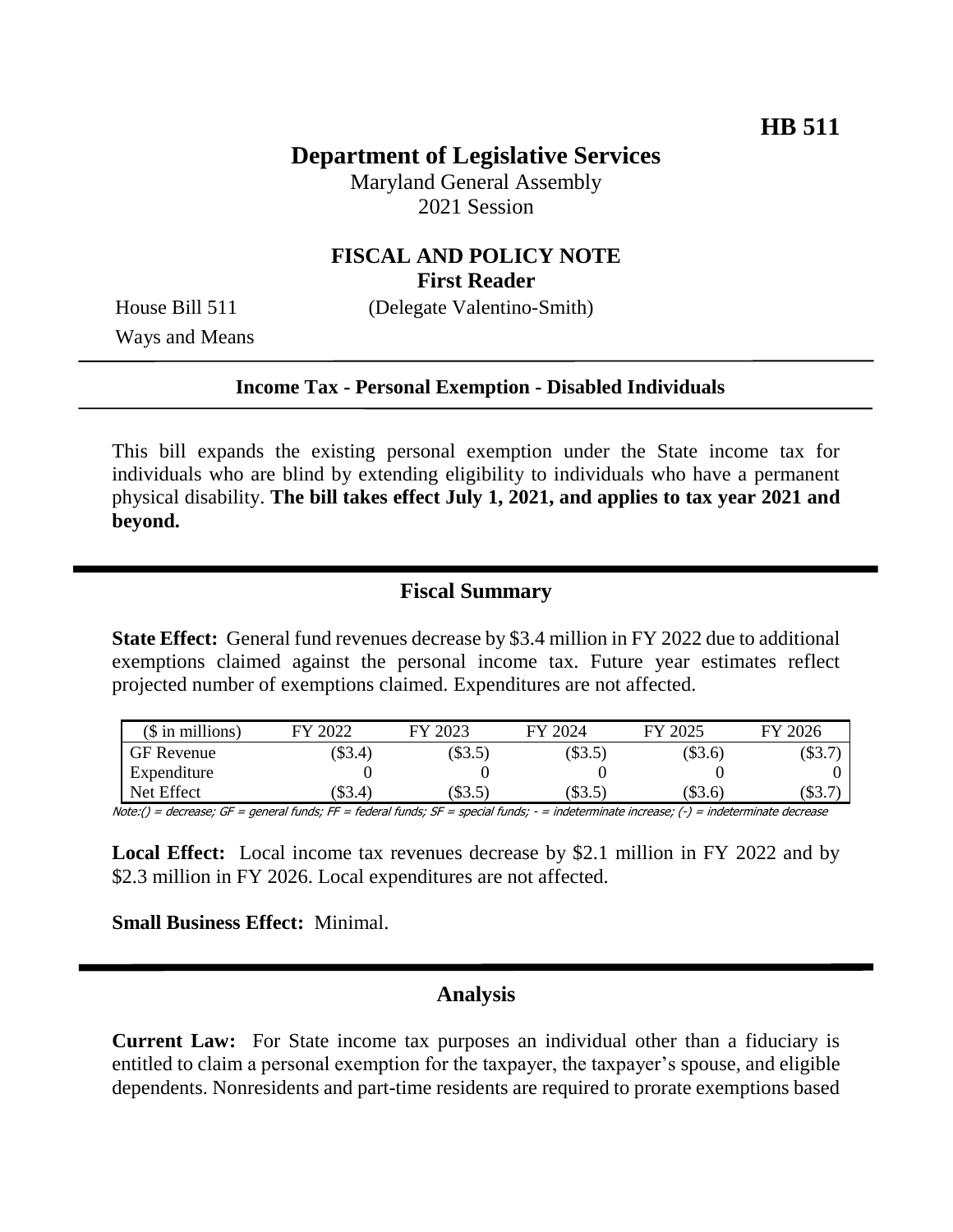on the percentage of income subject to Maryland tax. These exemptions are reduced once the taxpayer's federal adjusted gross income exceeds \$100,000 (\$150,000 if filing Married Filing Jointly, Head of Household, or Qualifying Widow(er) with Dependent Child).

Individuals who are blind may claim an additional personal exemption of \$1,000. In addition, individuals who are age 65 years or older can also claim an additional personal exemption of \$1,000. These exemptions are not subject to the income phase-out applicable to the regular personal exemption. In recent tax years, the total number of individuals claiming the additional exemption for individuals who are blind has ranged from 7,200 to 8,000.

**State Revenues:** The bill expands the existing personal exemption for blind individuals by extending eligibility to individuals who have a permanent physical disability beginning in tax year 2021. As a result, general fund revenues will decrease by \$3.4 million in fiscal 2022. **Exhibit 1** shows the projected State and local revenue loss resulting from the bill.

|              | <b>Exhibit 1</b><br><b>Projected State and Local Revenue Loss</b><br>(\$ in Millions) |           |           |                |           |  |  |
|--------------|---------------------------------------------------------------------------------------|-----------|-----------|----------------|-----------|--|--|
|              | <b>FY 2022</b>                                                                        | FY 2023   | FY 2024   | <b>FY 2025</b> | FY 2026   |  |  |
| <b>State</b> | $(\$3.4)$                                                                             | $(\$3.5)$ | (\$3.5)   | $(\$3.6)$      | $(\$3.7)$ |  |  |
| Local        | (2.1)                                                                                 | (2.2)     | (2.2)     | (2.3)          | (2.3)     |  |  |
| <b>Total</b> | $(\$5.6)$                                                                             | $(\$5.7)$ | $(\$5.8)$ | $(\$5.9)$      | $(\$6.0)$ |  |  |

This estimate is based on the estimated number of individuals who have a permanent disability and could qualify for the expanded personal exemption under the bill. This number is reduced based on the estimated percentage of all individuals who are blind and claim the additional exemption, adjusted for differences in labor force participation and employment.

HB 511/ Page 2 The U.S. Census Bureau estimates that in calendar 2017 about 586,300 Maryland adults had a disability, about 12.9% of the total adult population. These physical and mental disabilities classifications included hearing, cognitive, ambulatory, self-care, and independent living. The unemployment rate of individuals with disabilities remains significantly higher than that of individuals without disabilities. About 39% of Maryland adult individuals with disabilities are employed (compared to 78% for individuals without